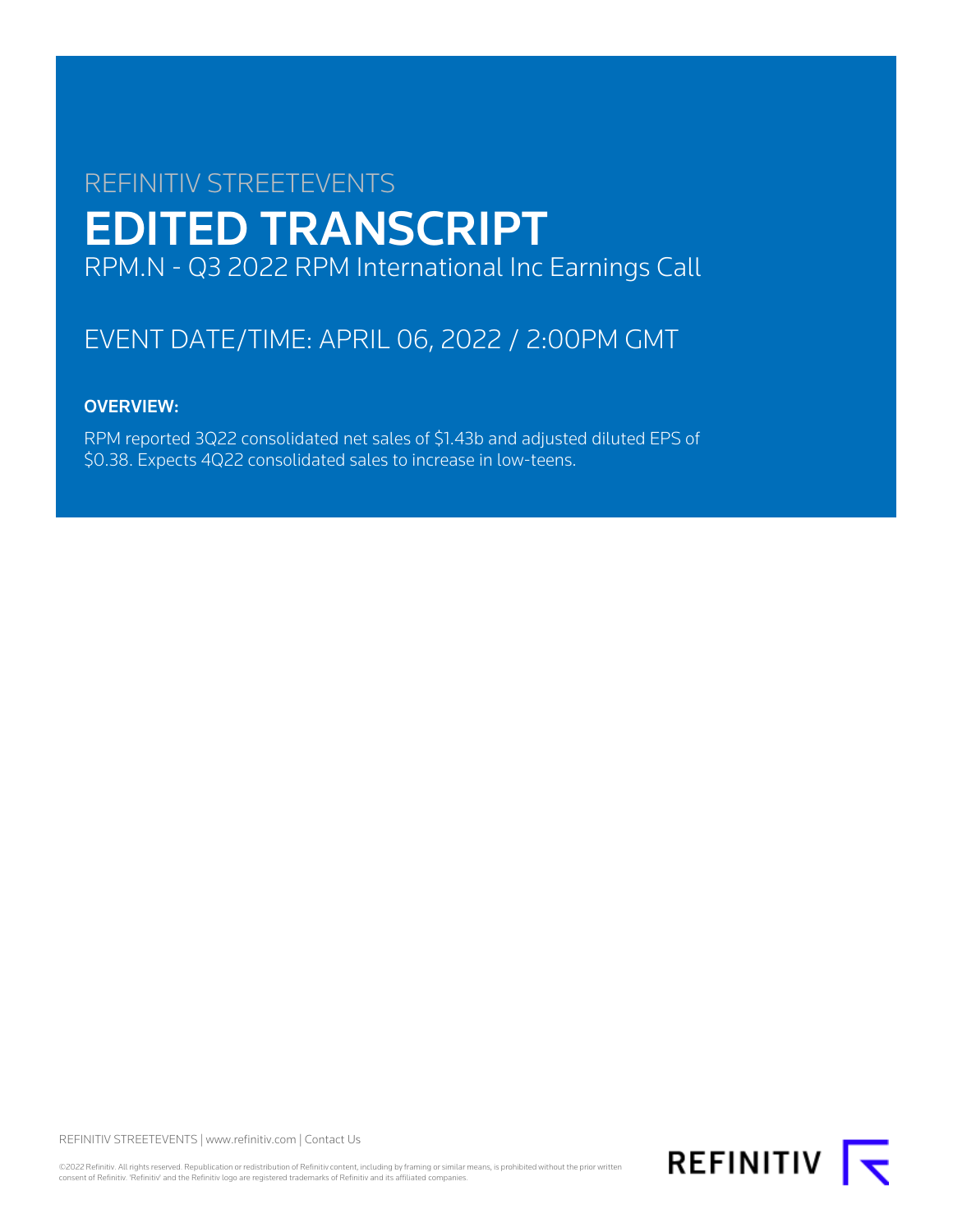#### **CORPORATE PARTICIPANTS**

**[Frank C. Sullivan](#page-1-0)** RPM International Inc. - Chairman, President & CEO **[Michael J. Laroche](#page-2-0)** RPM International Inc. - VP, Controller & CAO **[Russell L. Gordon](#page-4-0)** RPM International Inc. - VP & CFO

### **CONFERENCE CALL PARTICIPANTS**

**[Arun Viswanathan](#page-11-0)** RBC Capital Markets, Research Division - Senior Equity Analyst **[Frank Mitsch](#page-4-1)** Fermium Research, LLC - President **[Ghansham Panjabi](#page-7-0)** Robert W. Baird & Co. Incorporated, Research Division - Senior Research Analyst **[John McNulty](#page-5-0)** BMO Capital Markets Equity Research - Analyst **[Joshua Spector](#page-12-0)** UBS Investment Bank, Research Division - Equity Research Associate - Chemicals **[Kevin McCarthy](#page-10-0)** Vertical Research Partners, LLC - Partner **[Michael Harrison](#page-16-0)** Seaport Research Partners - MD & Senior Chemicals Analyst **[Richard Garchitorena](#page-15-0)** Wells Fargo Securities, LLC, Research Division - Associate Analyst **[Silke Kueck-Valdes](#page-13-0)** JPMorgan Chase & Co, Research Division - VP **[Stephen Byrne](#page-8-0)** BofA Securities, Research Division - MD in Americas Equity Research & Research Analyst **[Steven Haynes](#page-9-0)** Morgan Stanley, Research Division - Research Associate

#### **PRESENTATION**

#### **Operator**

Welcome to RPM International's conference call for the fiscal 2022 third quarter. Today's call is being recorded. This call is also being webcast and can be accessed live or replayed on the RPM website at www.rpminc.com.

Comments made on this call may include forward-looking statements based on current expectations that involve risks and uncertainties, which could cause actual results to differ materially. For more information on these risks and uncertainties, please review RPM's reports filed with the SEC.

<span id="page-1-0"></span>During this conference call, references may be made to non-GAAP financial measures. To assist you in understanding these non-GAAP terms, RPM has posted reconciliations to the most directly comparable GAAP financial measures on the RPM website. (Operator Instructions) At this time, I would now like to turn the call over to RPM's chairman and CEO, Mr. Frank Sullivan, for opening remarks. Please go ahead, sir.

#### **Frank C. Sullivan** - RPM International Inc. - Chairman, President & CEO

Good morning. Welcome to the RPM International Inc. Investor Call for our fiscal 2022 third quarter. Joining me on today's call is Rusty Gordon, RPM's vice president and chief financial officer; and Mike Laroche, our vice president, controller and chief accounting officer. I'll share a broad commentary on our consolidated performance for the quarter. Mike will provide details on our financial results, and Rusty will conclude with our formal remarks and our outlook for the fourth quarter of fiscal '22, after which we'll take your questions.

Please note that our comments will be on an as-adjusted basis and all comparisons are to the third quarter of fiscal 2021, unless otherwise indicated. We've provided a supplemental slide presentation to support our comments on this call. It can be accessed in the Presentations & Webcast section of the RPM website at www.rpminc.com.

 $\overline{2}$ 

REFINITIV STREETEVENTS | [www.refinitiv.com](https://www.refinitiv.com/) | [Contact Us](https://www.refinitiv.com/en/contact-us)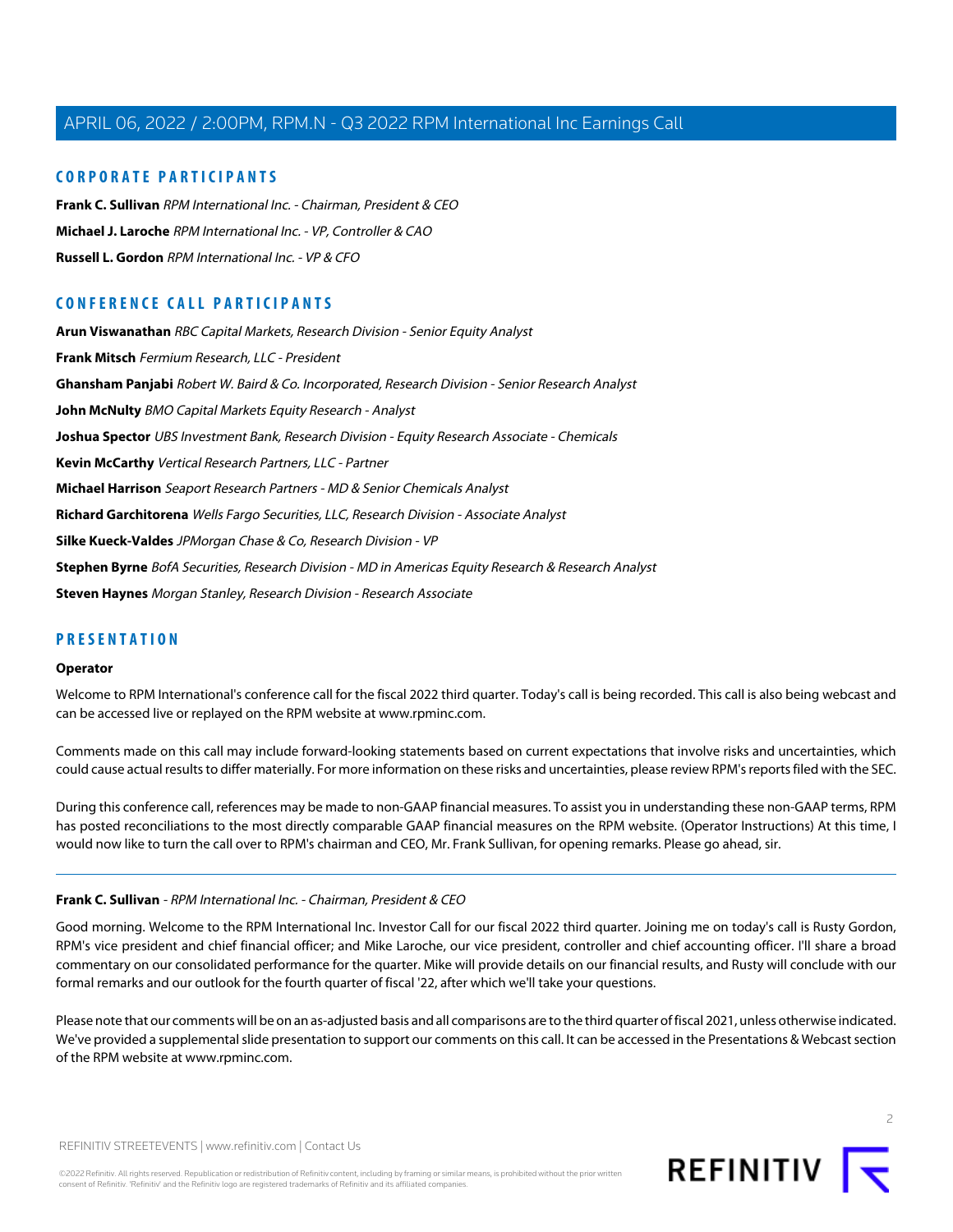For the third quarter of our fiscal 2022, RPM generated record consolidated EBIT and sales, despite a difficult comparison to the prior year. These results were driven by our associates worldwide who persevered despite an extremely challenging operating environment, including ongoing raw material and labor shortages, Omicron-related disruptions that were particularly acute in the third quarter, as well as material, wage and freight cost inflation.

Our consolidated adjusted EBIT growth was driven by three of our four segments: Construction Products, Performance Coatings and Specialty Products, which leveraged selling price adjustments and operational improvements to the bottom line. Our Consumer Group is the outlier. Mike will discuss this in more detail when he presents our segment results.

With our primary raw material costs up more than 40%, on average, versus a year ago, our Consumer Group will need to catch up with significant selling price increases, which will be instituted at the end of this month. We have been fast to respond to supply chain challenges by quickly scaling up in-house resin production at a manufacturing facility we acquired in September. Additionally, due to our on-going investments in the fastest-growing areas of our business, our high-performance building construction and coating systems have generated accelerated growth.

Construction and industrial maintenance activity is robust, and energy markets have recovered while consumer takeaway remains strong. Due to three years of extraordinary work by our associates to implement our MAP to Growth operating improvement program, we have made structural improvements to RPM while maintaining our entrepreneurial culture, which is the core strength of RPM. As a result, our Performance Coatings Group and Construction Products Group are operating not only at record sales and EBIT but at record margins in the third quarter.

Our Specialty Products Group is trending towards this same performance with record results in sales and EBIT and improving margin performance. And we are making good progress in our Consumer business. In short, we are playing offense almost everywhere, investing in accelerating organic growth, significant increases in capital expansion, particularly in the areas of Nudura ICF, roof restoration coatings and a number of our consumer product areas, all of which are building positive momentum as we go into the fourth quarter and we roll into fiscal 2023. I'd now like to turn the call over to Mike Laroche to discuss our financial results in more detail.

#### <span id="page-2-0"></span>**Michael J. Laroche** - RPM International Inc. - VP, Controller & CAO

Thanks, Frank, and good morning, everyone. During the third quarter, we generated consolidated net sales of \$1.43 billion, an increase of 13% compared to the \$1.27 billion reported during the same quarter of fiscal 2021. Organic sales growth was 13.4%, or \$170.1 million. Acquisitions contributed 1.4% to sales, or \$17.8 million, while foreign exchange was a headwind that decreased sales by 1.8%, or \$23.4 million.

Adjusted diluted earnings per share were \$0.38, which was unchanged compared to the year-ago quarter. Our consolidated adjusted EBIT was up 0.8% to a record \$80.6 million compared to the \$79.9 million recorded in the fiscal 2021 third quarter. On a "double-stack" basis, comparing fiscal Q3 '22 to pre-pandemic Q3 of FY '20, sales, EBIT, adjusted EBIT, net income, diluted EPS and adjusted diluted EPS all achieved double- or triple-digit growth.

Similar to the first and second quarters of fiscal '22, our third-quarter performance reflects the benefits of our balanced business portfolio, where softness in one segment is generally offset by strength in the others. During the third quarter of fiscal 2022, three of our four operating segments -- Construction Products Group, Performance Coatings Group and Specialty Products Group -- generated strong double-digit sales growth. Combined sales in these three segments increased 19%, while sales in the Consumer segment were up modestly. Again, after removing Consumer, the remainder of RPM produced exceptional adjusted EBIT growth of 97%.

Our Consumer Group continued to be disproportionately impacted by inflation, as well as by Omicron-related labor and supply chain disruption, particularly during December and January. This instability in supply caused inefficiencies and continued to negatively impact conversion costs, resulting in a decline in adjusted EBIT at our Consumer Group for the fourth consecutive quarter. Later in the call, we'll discuss the actions we're taking to address these challenges affecting this segment.

Our Construction Products Group generated third-quarter record net sales of \$482 million, up 21.7% compared to the fiscal 2021 third quarter. Organic sales growth was 23.2% and acquisitions contributed 2.2%. Foreign currency translation headwinds reduced sales by 3.7%. CPG record

3

REFINITIV STREETEVENTS | [www.refinitiv.com](https://www.refinitiv.com/) | [Contact Us](https://www.refinitiv.com/en/contact-us)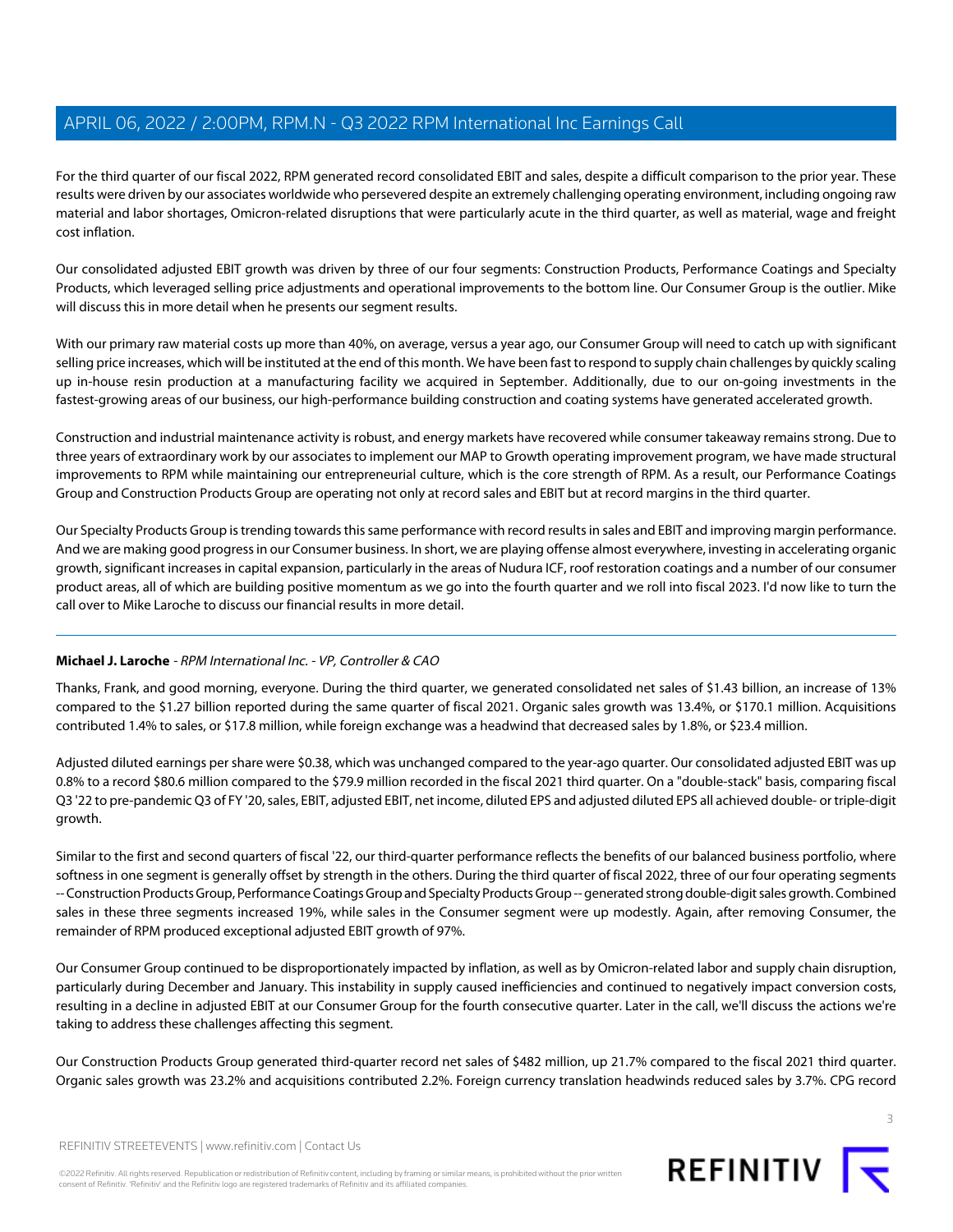revenue growth was largely due to the segment's ongoing success in promoting its differentiated restoration solutions, which offer particular advantages versus new construction given the current raw material and labor shortages. These same challenges have continued to help speed the adoption of the segment's innovative building envelope products.

CPG's fastest-growing businesses are those providing roofing systems, insulated concrete forms, commercial sealants, as well as concrete admixtures and repair products. The segment's international operations generated strong top-line growth in local currencies, which was muted by the strengthening U.S. dollar. CPG fiscal 2022 third-quarter adjusted EBIT increased 89.7% to a record \$35.1 million. Despite a difficult prior-year comparison, CPG was able to dramatically increase adjusted EBIT and EBIT margin to third-quarter records due to improved product mix, volume growth, and operational improvements. All of these factors, combined with selling price increases, helped to offset higher raw material inflation.

Our Performance Coatings Group's fiscal 2022 third-quarter net sales were a record \$270.9 million, an increase of 19.6% over the year-ago period. Organic sales increased 17.8% and acquisitions contributed 3.4%, which were partially offset by foreign currency translation headwind of 1.6%. PCG continued its momentum with all of its North American businesses generating double-digit organic sales growth. PCG's businesses serving emerging markets generated explosive growth, and its European companies continued their steady rebound. Driving its strong top-line were increased industrial maintenance spending, recovery in energy markets and price increases.

PCG's best performing businesses were those providing polymer flooring systems, corrosion control coatings and raised flooring systems. Adjusted EBIT increased 89.9% to a record \$26.8 million during the third quarter of fiscal 2022. Adjusted EBIT increased as a result of volume growth, operational improvements, and a more favorable product mix. Additionally, adjusted EBIT margin was a third-quarter record.

Specialty Products Group reported record net sales of \$189.4 million during the third quarter of fiscal 2022, an increase of 11.9% compared to the fiscal 2021 third quarter. Organic sales increased 11.9% and acquisitions added 0.8%, which were offset by unfavorable foreign currency translation of 0.8%. SPG generated record sales as a result of strong performance at nearly all of its businesses, with the highest growth coming from those serving OEM and food additive markets.

In addition, this segment's sales of disaster restoration equipment rebounded after securing the supply of semiconductor chips and reconfiguring its products to accommodate them. This is an example of how our businesses quickly adjust to challenges, demonstrating a key advantage to RPM's entrepreneurial culture. This business did face a tough comparison to the prior-year period when demand for its restoration equipment was inflated because of winter storm Uri.

Adjusted EBIT was a record \$26.6 million in fiscal 2022 third quarter, an increase of 5.4% compared to adjusted EBIT of \$25.3 million in the last year's quarter. This record adjusted EBIT was largely due to operational improvements.

Our Consumer Group achieved record net sales of \$491.6 million during the third quarter of fiscal 2022, an increase of 2.9% compared to the third quarter of fiscal 2021. Organic sales increased 3.6%, which was partially offset by unfavorable foreign currency translation of 0.7%. As we anticipated, the segment grew revenue, in part, due to its ability to mitigate the severe alkyd resin shortages it had experienced by leveraging the new Texas manufacturing facility we acquired in September.

During the third quarter, sales and productivity were challenged by unreliable shipping and supply resulting from labor shortages caused by the Omicron variant, particularly in December and January. Speaking of challenges, the Consumer Group also faced a difficult comparison to the prior-year period when sales increased 19.8% and adjusted EBIT increased 48.6% due to elevated demand for its home improvement products during the pandemic's first phase.

Fiscal 2022 third-quarter adjusted EBIT was \$17.2 million, a decrease of 63.9% compared to adjusted EBIT of \$47.8 million reported during the prior-year period. Due to the nature of its products and the markets it serves, inflation has been more impactful on the Consumer Group than RPM's other segments, and raw material inflation, in particular, has had the most significant impact on EBIT. Partially offsetting these factors were price increases and operational improvements, as the Consumer Group is currently investing in capacity and process improvements to meet customer demand, as well as build resilience in its supply chain. The Consumer Group is continuing to implement price increases to catch up with the inflation this segment has experienced over the last four quarters.

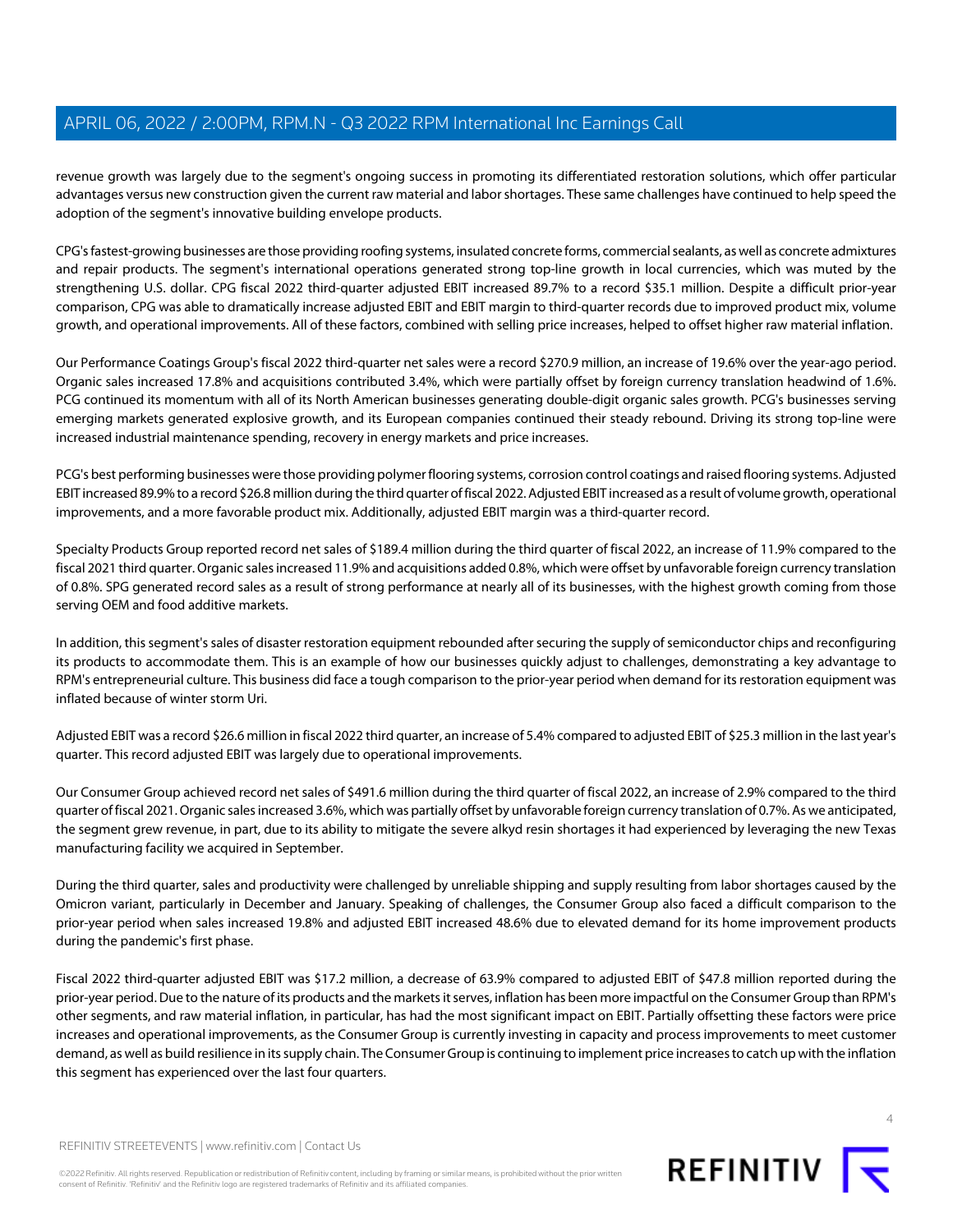Lastly, I'd like to note that we have significant liquidity, which enables us to fund internal growth initiatives, make acquisitions, reward our investors with cash dividend payments and repurchase our shares. Helping to keep our liquidity strong is a \$300 million bond offering we completed in January. Also, during the third quarter, we repurchased \$15 million of our common stock. Now I'll turn the call over to Rusty to discuss our outlook.

#### <span id="page-4-0"></span>**Russell L. Gordon** - RPM International Inc. - VP & CFO

Thanks, Mike. For the fiscal 2022 fourth quarter, our operations and those of our suppliers are expected to be impacted by ongoing supply chain challenges and raw material shortages, which will exert pressure on revenues and productivity. The strengthening U.S. dollar will also unfavorably impact the translation of our results in international markets. In addition, the war in Ukraine is creating some supply and inflationary pressures, which Frank will address in a little bit. While it's too soon to tell, rising interest rates may slow business and consumer spending in the coming months.

Despite these challenges, we expect to generate fiscal 2022 fourth-quarter consolidated sales growth in the low teens versus a difficult comparison to last year's fourth-quarter sales, which grew 19.6%. On a segment basis, we anticipate sales growth in the low teens in all four of our operating groups as a result of strategic investments we are making to capitalize on market opportunities and industry trends.

We anticipate that consolidated adjusted EBIT for the fourth quarter of fiscal 2022 will increase in the low teens versus the same period last year, when adjusted EBIT was up 10.6%. We expect that earnings will continue to be affected by raw material, freight and wage inflation, as well as by the impact on sales volumes from operational disruptions caused by raw material shortages.

Our Consumer Group will be disproportionately impacted by these issues. Its EBIT margins have eroded all three quarters of this fiscal year due to inflationary pressures, which have a greater impact on the Consumer Group than RPM's other segments. We continue to work to neutralize these factors by improving operational efficiencies, employing additional price increases to catch up with inflation and adding manufacturing capacity to improve resiliency.

This concludes our prepared comments. We are now pleased to take your questions.

## **QUESTIONS AND ANSWERS**

#### <span id="page-4-1"></span>**Operator**

(Operator Instructions) Your first question comes from the line of Frank Mitsch from Fermium Research.

#### **Frank Mitsch** - Fermium Research, LLC - President

You mentioned that raws in some of your primary materials were up 40%-plus in the third quarter. That was significantly up from what it was in the second quarter. Can you talk about where you see that trending? What is of most particular concern for you in terms of raw material availability?

#### **Frank C. Sullivan** - RPM International Inc. - Chairman, President & CEO

Sure. I can give you some examples, I think, Frank. First of all, we were starting to see some flattening out of raw material prices in certain resins and other categories, oil-related items until the onset of the Russian war on Ukraine. And that flattening out has changed, and things are once again, for geopolitical reasons, now looking like they might be heading up. So, it's anybody's guess as to where we'll be in the fourth quarter.

I can give you some specifics just to put things in context. For instance, in Consumer, aerosol cans year-over-year are up 66%. Alkyd resins are up 113%. Acrylic latex is up 41%. Monomers are up 86%. More appropriately to our industrial product lines, epoxy resins year-over-year are up 72%. MDI's up 106%. And so, it's a litany of sad, higher increases in critical raw materials.

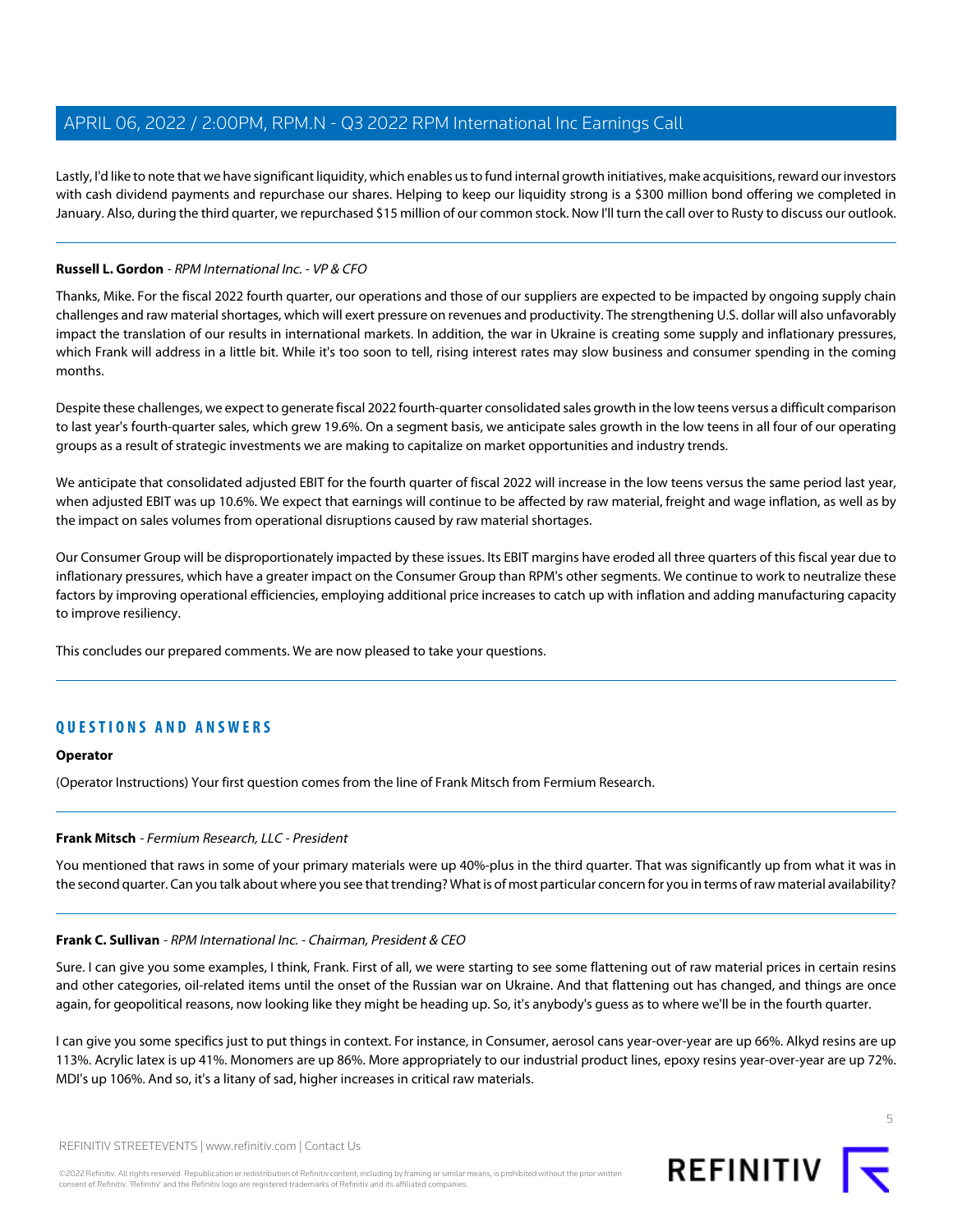We had seen a significant improvement in availability. Most of the force -- not all, but most of the force majeures that have been announced over the last 12 to 15 months had been rescinded. But once again, we're anticipating some challenges in certain resins, particularly some bio-based resins that we source in Europe and from India, as a result of the disruptions from the Ukraine war.

#### **Frank Mitsch** - Fermium Research, LLC - President

Got you, got you. So, you did mention a couple of times in the call that you are implementing price increases. You continue to implement price increases. How do we think about when -- given what we know today, in terms of when RPM will be able to have pricing cover the impact of raws? And I guess part of that question is also, if you're looking at sales in the fiscal fourth quarter up low teens, how are you looking at that in terms of price versus volume versus FX?

#### **Frank C. Sullivan** - RPM International Inc. - Chairman, President & CEO

Sure. On average, in the quarter, price was up 12.5%. And so, you can see when you look at the organic growth, we had tremendous organic growth in our Construction Products Group and our Performance Coatings Group. A modest mix of -- would appear flat in the Specialty Products Group, but it was a mix of some organic growth in certain units and others not. And when you do the math, you'll see that we had actually unit declines in the quarter in Consumer. That was as much a result of the manufacturing and operating disruptions, raw material challenges as demand remains pretty solid there. As we think about the fourth quarter, as Rusty indicated, we've got really good momentum going into Q4. We would expect to continue to operate at record levels of sales, EBIT and EBIT margins in our Construction Products Group, Performance Coatings Group, and at this point, we believe, in our Specialty Products Group.

And so, on a consolidated basis, I think we have a shot at having record results. It really depends on where we finish the quarter in Consumer. As we sit here today in Q4, price will add about 12.5% in terms of revenues. But as Rusty indicated, we are going out with another round of price increases across a number of product lines in RPM, where appropriate, but in particular, in our Consumer Group at the end of this month in relationship to both being impacted the most directly by raw material costs and packaging costs, being small project-driven in paints and patch repair and epoxy sealants.

We have a disproportionate packaging impact there as well. And so, we will report results in July. I would anticipate that we will be somewhat higher in the fourth quarter than the 12.5% based on our current pricing situation across RPM today.

#### <span id="page-5-0"></span>**Operator**

Your next question comes from the line of John McNulty from BMO Capital Markets.

#### **John McNulty** - BMO Capital Markets Equity Research - Analyst

Great job in a really tough environment. I guess I wanted to dig into maybe two areas. The first one would just be on the alkyd situation. I know it's been a really tough overhang for you guys for the last, call it, three quarters or so. It sounds like you've got some of that remedied with the Texas facility up and running. I guess, how should we think about how that takes some of the pressure off the Consumer business? It seems like there's a lot of other moving parts. But I guess, how much does that flip the switch where things get noticeably better for you?

#### **Frank C. Sullivan** - RPM International Inc. - Chairman, President & CEO

Sure. Since the fall, we have added internal capacity with the addition of the Corsicana, Texas plant, and the team there's ability to ramp up successfully in producing alkyd resins, which they had not done before. That was part of the reason for the acquisition. There was another supplier during that time frame that withdrew supply from the marketplace. So, it remains a challenging environment, let's say. And the alkyd situation is a particularly critical raw material for our Consumer Group.



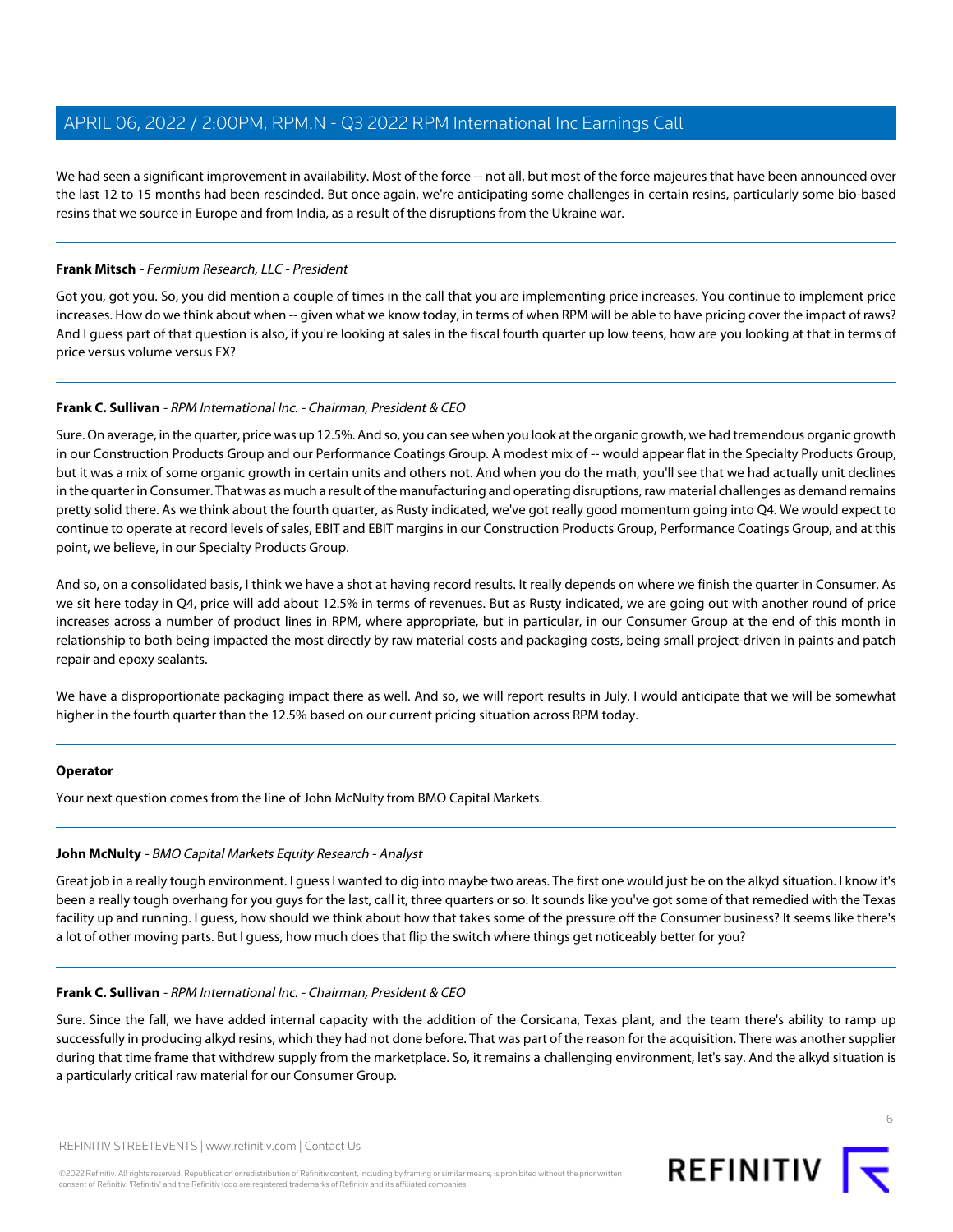#### **John McNulty** - BMO Capital Markets Equity Research - Analyst

Got it. So, you've got your asset running, but it sounds like somebody else actually took more capacity out. So maybe it's helped but not as much as it otherwise could have. Is that right?

#### **Frank C. Sullivan** - RPM International Inc. - Chairman, President & CEO

That's correct.

#### **John McNulty** - BMO Capital Markets Equity Research - Analyst

Got it, okay. And then on the Construction business, the volumes are really -- they're seeming like they're kind of really humming at this point. I guess, can you speak to how you see that playing out throughout the rest of this year? And because you have kind of a contractor approach where you've got your own labor force, like I guess, I assume it gives you better visibility around that business. So, I guess, how far out in terms of line of sight do you have around the business trends that you're seeing there?

#### **Frank C. Sullivan** - RPM International Inc. - Chairman, President & CEO

So I would tell you that the line of sight anywhere isn't very good relative to all the dynamics in the marketplace. As we roll into Q1, I would expect us to have record results in sales, earnings and margins everywhere. That includes Consumer, based on the actions that we're taking, and also rounding, finally, some easier comps after the extraordinary kind of stay-at-home-driven boom in DIY products that we're rounding now.

I think the organic growth that we're seeing in our Construction Products Group for the foreseeable few quarters, as far as we can tell, will remain in the mid- to high-single digits on an organic growth basis. You can add about 12% in terms of sale price impact to that. So again, without getting too far over our ski tips just because it's difficult to predict the future in this environment, the momentum going into the next couple of quarters is really strong, and it doesn't seem like there's anything that will interrupt that at this point.

#### **John McNulty** - BMO Capital Markets Equity Research - Analyst

Got it.

#### **Frank C. Sullivan** - RPM International Inc. - Chairman, President & CEO

Yes. I would add one more thing to that, John. We're -- whether it's in our Nudura ICF or roof restoration coatings, as we sit here today, we could be selling more, but we are out of capacity in a few of these product areas. And we have a significant capacity expansion program in Nudura- the first elements of which will go into effect at the end of the fourth quarter and through the summer. And we have a significant capital expansion in our roof restoration coatings, which should roll out throughout the balance of this calendar year.

#### **John McNulty** - BMO Capital Markets Equity Research - Analyst

Got it. Can you -- actually, just as a follow-up to that, can you help us to understand how much capacity that might unlock?

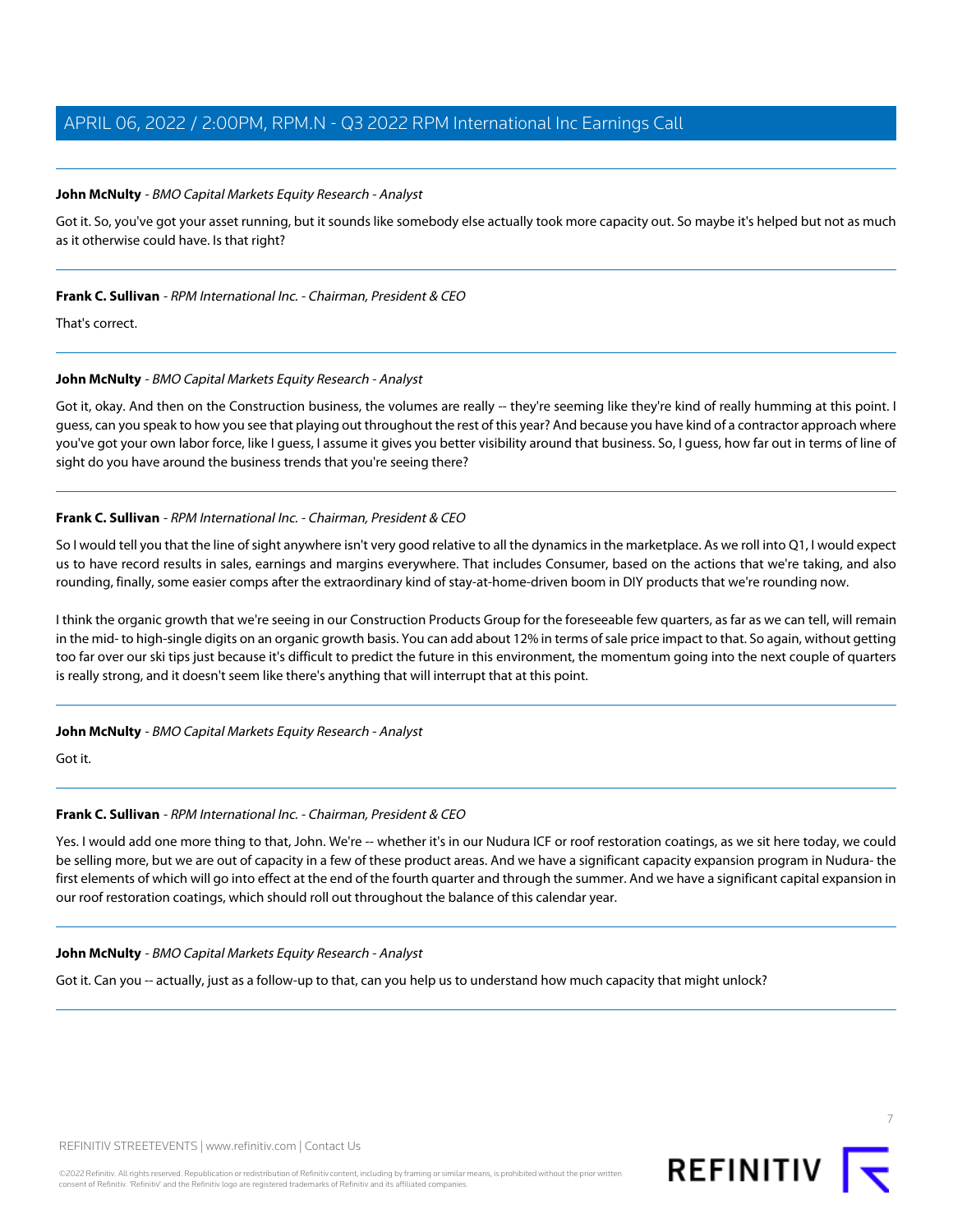#### **Frank C. Sullivan** - RPM International Inc. - Chairman, President & CEO

I can tell you, in roof restoration coatings, probably another \$50 million or \$100 million. And in Nudura, we hope to realize another \$40 million or \$50 million of capacity by the end of this calendar year and as much as another \$100 million of capacity by the end of the summer of '23.

#### **John McNulty** - BMO Capital Markets Equity Research - Analyst

Wow, okay. So pretty notable. Okay, thanks very much for the color. Really helpful.

#### **Operator**

<span id="page-7-0"></span>Your next question comes from the line of Ghansham Panjabi from Baird.

#### **Ghansham Panjabi** - Robert W. Baird & Co. Incorporated, Research Division - Senior Research Analyst

Just given that Europe is a pretty significant end market for RPM, can you just comment on current operating conditions post the war? And also, anything that you may be seeing in China at this point, just given the lockdowns, et cetera?

#### **Frank C. Sullivan** - RPM International Inc. - Chairman, President & CEO

Sure. Our business -- first of all, I'll tackle Asia. Our business in Asia is relatively modest compared to some of our peers. We're not seeing much of an impact, mostly because we don't have a big slug of business there, and the business that we do have is driven by our industrial product lines. And so, at this point, it's relatively stable. We're not seeing much negative impact.

As it relates to Europe, Europe was recovering more slowly than North America for sure. And that recovery seems to be okay today, although we certainly -- we have not seen any meaningful disruption to our business activities as of yet, although we're certainly heightened to that. As it relates to the Ukraine situation, we were very quick and early to discontinue any and all business activities in Russia. We don't have any manufacturing business there. The business we do have is relatively modest so it's about \$5 million or \$6 million on an annualized basis.

And we both felt it was the right thing to do and certainly wanted to respond to concerns that a significant number of our workforce in European manufacturing and distribution of Ukrainian descent. And so that's the impact on Russia and the Russian war on Ukraine. But in general, we're heightened of kind of anticipating impacts, but we haven't seen it yet.

#### **Ghansham Panjabi** - Robert W. Baird & Co. Incorporated, Research Division - Senior Research Analyst

Okay, that's very helpful. And just in terms of the energy end markets, I mean, obviously, you've seen a major step function higher with energy prices, et cetera. Just remind us how big energy is as an end market for RPM and what you're seeing in that end market from a recovery standpoint, yes, post Covid.

#### **Frank C. Sullivan** - RPM International Inc. - Chairman, President & CEO

Sure. Our energy exposure is mostly in our Performance Coatings Group, and mostly in Carboline. So, the Performance Coatings Group, let's say, is about \$1.1 billion, and Carboline and Stonhard are, by far and away, the two largest business units there. I would guess, directly and indirectly, and now you're talking broadly, oil and gas and refinery and pipelines and things like that, probably \$300 million or so of exposure to oil and gas markets broadly.

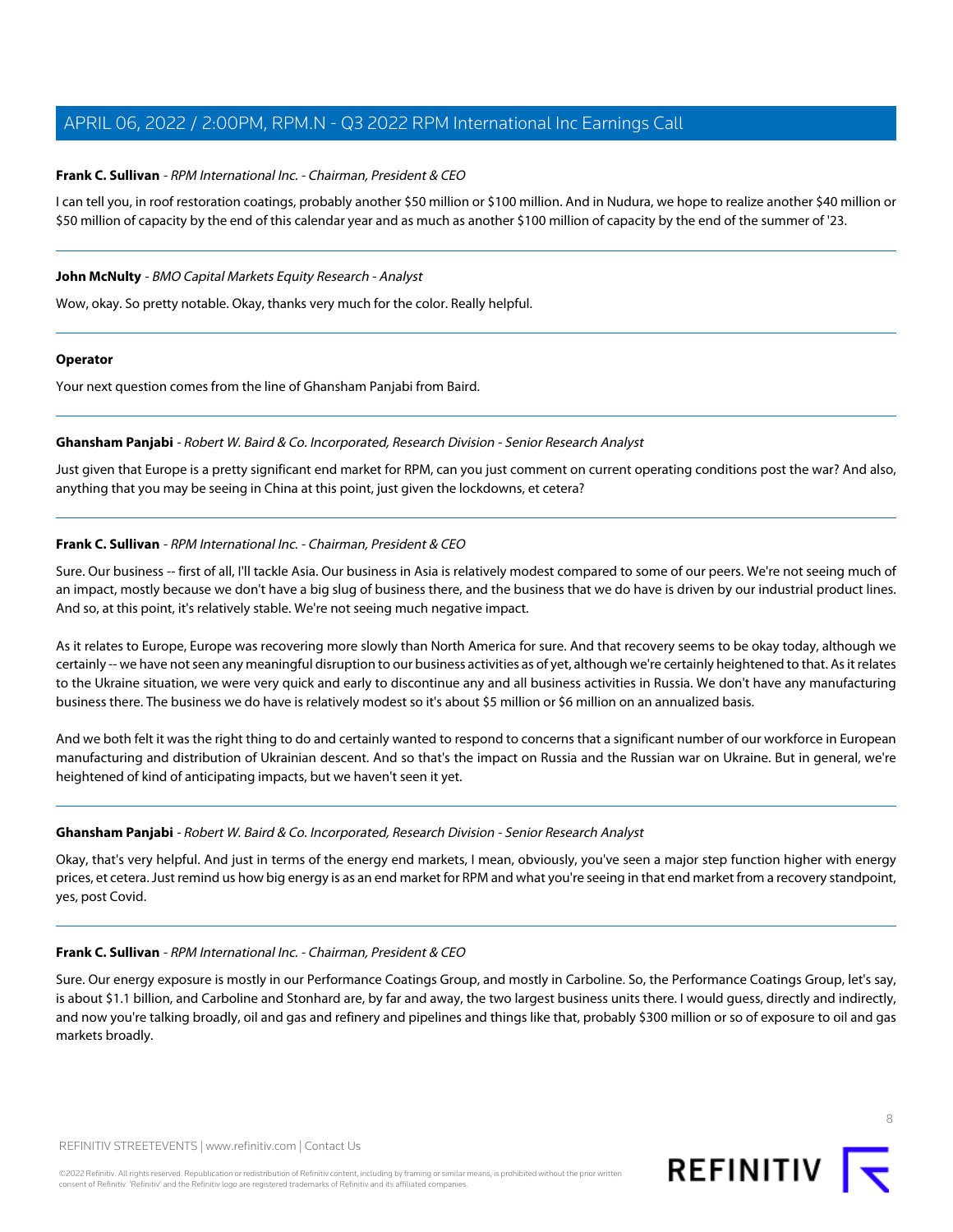Again, as you can see, we got high teens organic growth, high-single-digit unit volume. And there's somewhat higher growth in that business than average in those businesses or product lines that are exposed to energy markets, and we see that continuing. So, there's a little bit of a double-edged sword in that it is driving a significant increase in capital spending and business for us in our industrial segments. It's also driving a significant increase in our raw material costs as well.

#### **Operator**

<span id="page-8-0"></span>Your next question comes from the line of Steve Byrne from Bank of America.

#### **Stephen Byrne** - BofA Securities, Research Division - MD in Americas Equity Research & Research Analyst

You have this intermediary between you and your end customer in your Consumer segment. And I just was curious, what is the process that you go through to get price in the Consumer segment? Is that -- is there a delay? Is that a negotiation? Does that represent a bigger challenge for you than in your other segments?

#### **Frank C. Sullivan** - RPM International Inc. - Chairman, President & CEO

Yes. There is typically a delay, and yes, it is a negotiation, particularly across our large customers. We've announced three price increases over the last 12 months. And the timing of those being instituted across large customers, it varies a little bit, not a lot. And we are both disproportionately being impacted by raw material costs, both direct chemical raw material costs as well as packaging costs in our Consumer business, and as our numbers reflect, somewhat behind the curve in terms of addressing cost/price mix, which is necessitating a fourth price increase that will be announced at the end of this month.

#### **Stephen Byrne** - BofA Securities, Research Division - MD in Americas Equity Research & Research Analyst

And Frank, you mentioned labor shortages in this segment. Is that your -- is that RPM employee labor shortages? Is that your customer or distribution channel? And is that improving at this point?

#### **Frank C. Sullivan** - RPM International Inc. - Chairman, President & CEO

It was really in two areas. The biggest area, our largest plants are our Consumer plants, and we had, in a number of Rust-Oleum plants, both our largest DC, which is in Wisconsin, and our largest manufacturing facility, which is in Wisconsin, a meaningful impact of Omicron in terms of either people that were out infected and/or people that were quarantined because of exposure. And so, it had a disproportionate impact on our Consumer business, particularly Rust-Oleum.

We also saw it in our Consumer business with the traditionally just-in-time freight delivery of raws into our plants and then distribution where some of our customers pick up, and in some cases, we handle freight. And there was a disproportionate impact over that period of time, we believe, because of Omicron on freight availability and truckers, and so that impacted the segment as well.

**Stephen Byrne** - BofA Securities, Research Division - MD in Americas Equity Research & Research Analyst

In the last month of this next quarter, are you seeing things improve for you?

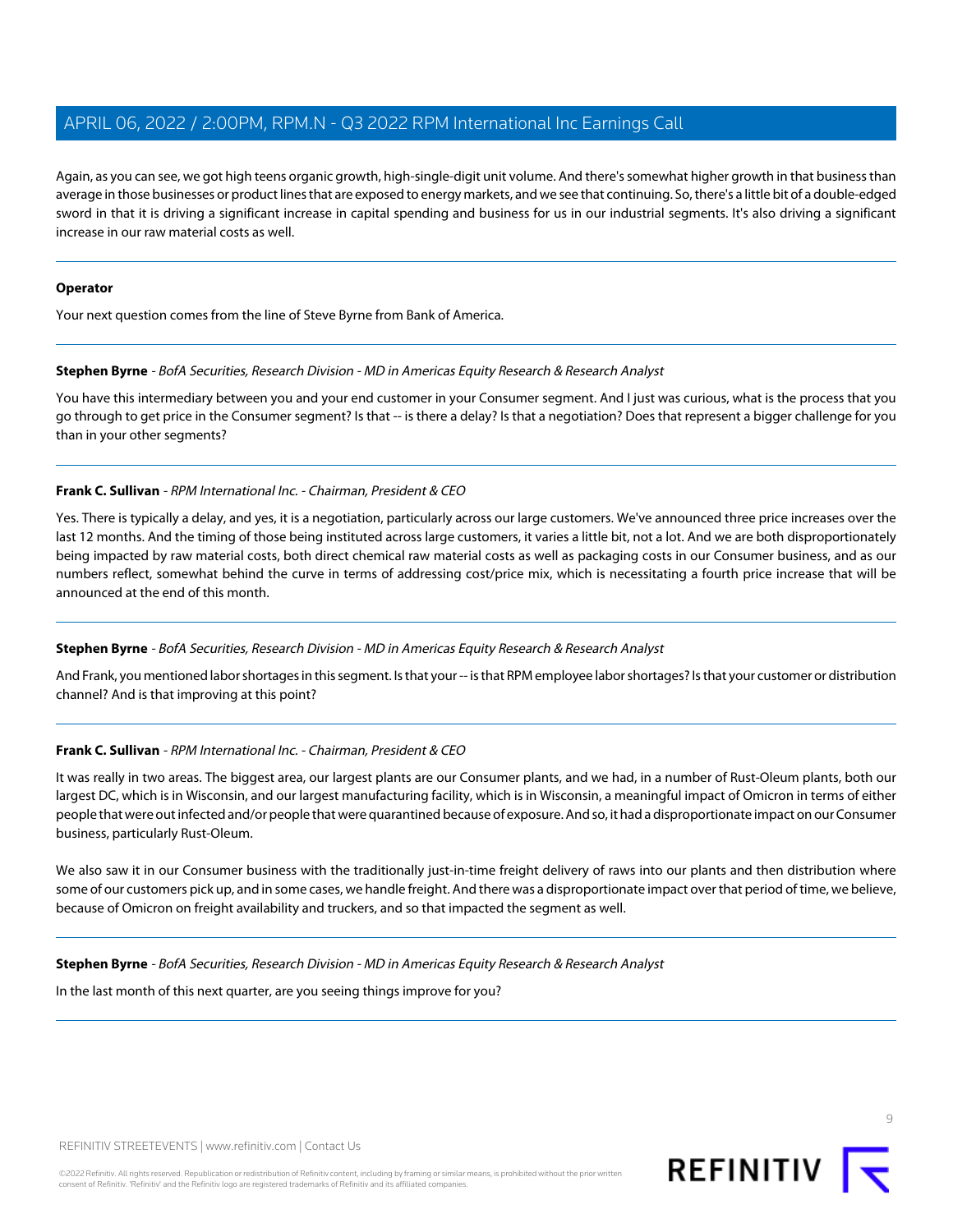#### **Frank C. Sullivan** - RPM International Inc. - Chairman, President & CEO

Yes, we are. In that category, we're seeing things improve, and so the flow through our plants is significantly better. That will help profitability and margins as we go into the fourth quarter. So, the Omicron spike, both across RPM, we track -- we've been tracking quarantine and infections in Covid literally from March of 2020 every week. The Omicron spike was shockingly quick, high, and then dissipated pretty quickly.

And so, we're back to a much more normal pace in terms of not having that same disruption at the end of February and in March. And we're hopeful that the worst of Covid is behind us. It seems like if Covid isn't done with America, America is done with Covid.

#### **Operator**

<span id="page-9-0"></span>Your next question comes from the line of Vincent Andrews from Morgan Stanley.

#### **Steven Haynes** - Morgan Stanley, Research Division - Research Associate

This is Steve Haynes on for Vincent. I just want to ask a question on cash flow. Operating cash has been about \$500 million year-on-year through the first nine months, and it's mostly on working capital. So, could you just talk a little bit on how you're thinking about operating cash generation for the full year and if you're expecting kind of a big release of working capital in the fourth quarter?

#### **Michael J. Laroche** - RPM International Inc. - VP, Controller & CAO

Sure. You're absolutely right. Our operating cash flows were negatively impacted by working capital, largely driven by supply chain issues we've been discussing and inflation, quite honestly. We expect that inflation is going to continue, and we're going to continue to purchase opportunistically where we can to help lock in availability and price. So, you may see some unusual relationships in working capital as it relates to cash flows for the next few quarters.

#### **Steven Haynes** - Morgan Stanley, Research Division - Research Associate

Okay. And then maybe just a quick follow-up on the conversion cost. Is there a way you can maybe size like, I guess, the cumulative impact throughout the full year so far, and just so we can get a like an idea of like what the upside is when ultimately, that begins to reverse?

#### **Frank C. Sullivan** - RPM International Inc. - Chairman, President & CEO

Sure. If you look at our EBIT margin, in general, quarter-by-quarter and, in particular, for instance, this quarter where we're suffering the worst in Consumer, the vast majority of that EBIT margin decline is a gross margin decline, though we don't disclose gross margins by segment. And of that, I would tell you about two-thirds are maybe a little bit more are material-related and about one-third is operating efficiency and throughput in the plants.

And so, we fully expect in all of our businesses, as we get back to normal, the workforce disruptions are mitigated or eliminated and put behind us and we have normal flow-through in our plants to where we were just a couple of years ago, that, that one-third impact on our margins would be recovered. The balance is literally a cost/price mix dynamic, which we are managing better in our industrial businesses than we have in our consumer businesses year-to-date.

#### **Operator**

Your next question comes from the line of Kevin McCarthy from Vertical Research.

REFINITIV STREETEVENTS | [www.refinitiv.com](https://www.refinitiv.com/) | [Contact Us](https://www.refinitiv.com/en/contact-us)

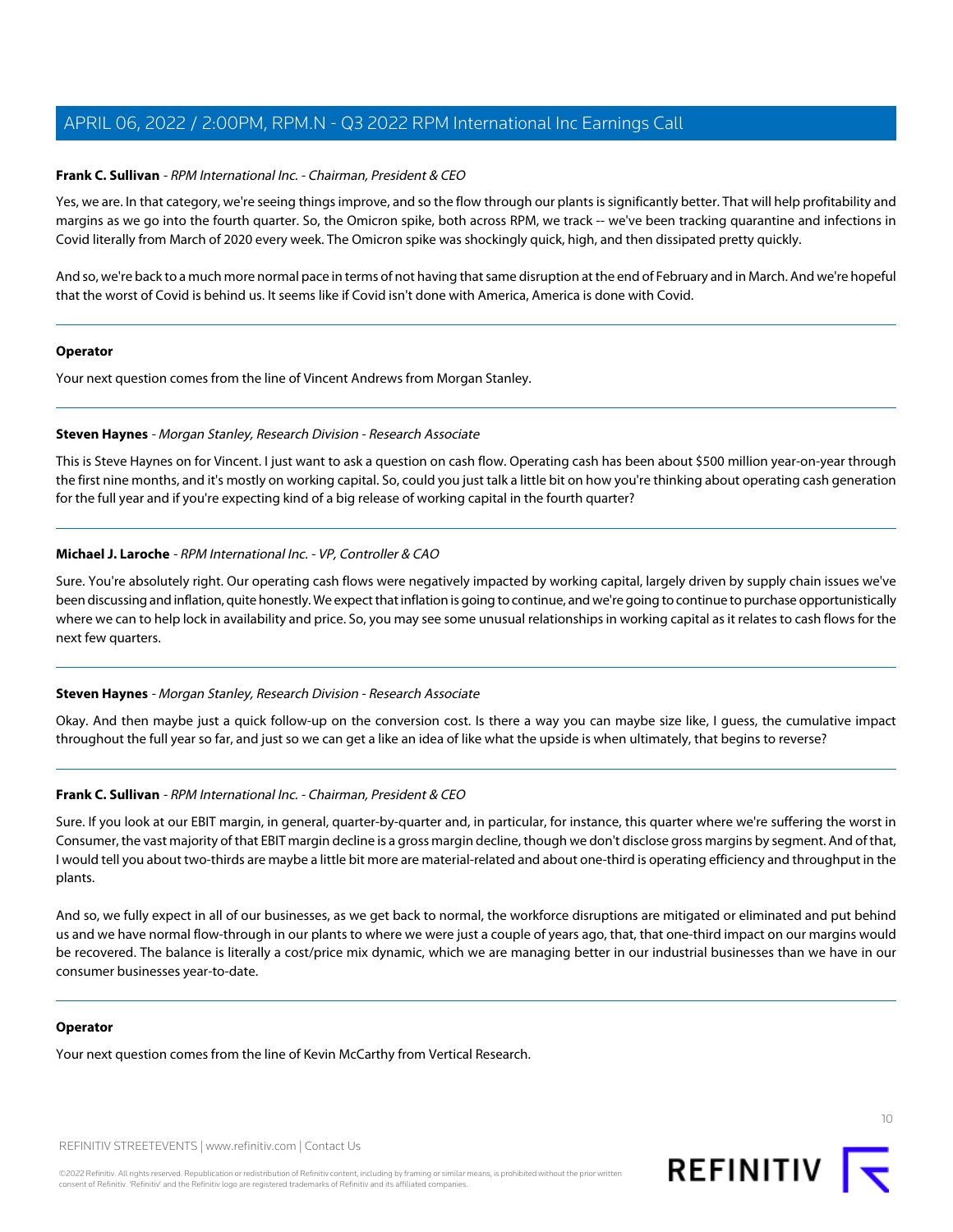#### <span id="page-10-0"></span>**Kevin McCarthy** - Vertical Research Partners, LLC - Partner

With regard to your Performance Coatings segment, you said in your prepared remarks that you're seeing explosive growth in emerging markets. That word explosive got my attention. So, I was wondering if you could kind of talk through where you're seeing the strongest growth. And what exactly is driving that? Is it to do with maybe some of the acquisition activity that you've done or more organic in nature? Curious if you can offer any color there.

#### **Frank C. Sullivan** - RPM International Inc. - Chairman, President & CEO

Sure. It's more organic in nature, and we've taken a broader RPM platform approach to some of the developing markets. And so, there's a really good, both cooperation between our Performance Coatings Group and our Construction Products Group, the two groups of RPM that have the greatest international exposure and the greatest developing world exposure, and a real focus on driving organic growth and investing.

So, we're seeing significant growth in India, significant growth in Africa, in the Middle East, in Latin America. And I would tell you, some of it is recovery from Covid, for instance, in Latin America. Some of it is a result of a more intense focus on a more RPM platform basis and putting these regions under leaders who are responsible for a broader swath -- proven leaders who are responsible for a broader swath of RPM businesses and products, and it's working. The last thing I would note is it's explosive on a relatively small base, but if we keep growing that base, it'll keep getting bigger and become a more meaningful part of our business.

#### **Kevin McCarthy** - Vertical Research Partners, LLC - Partner

Great. And then my second question was much broader in nature. If I look at slide 11 of your deck, your sales forecast for the fourth quarter is extremely uniform across all of your segments. They're all expected to grow at a low teens pace. And so, I was wondering if you can talk about 2023. Perhaps it's early to get specific on guidance there. But sitting here today, how would you expect those trends to diverge moving forward? Do you have in your mind a segment that you would expect to grow materially faster than the others or slower at the other end of the spectrum?

#### **Frank C. Sullivan** - RPM International Inc. - Chairman, President & CEO

So I think two comments on that, Kevin. One is, I think the furthest out we can really see is a quarter or two. So as I mentioned earlier, as we sit here today, I would expect every one of our segments, including Consumer, to be generating solid sales and earnings growth in Q1. And the momentum that we are seeing in our Performance Coatings Group and Construction Products Group will continue.

The Specialty Products Group should be back to record margins, not just higher sales and earnings. And we'll see solid recovery in Consumer, both on the top line and bottom line in part because the actions we're taking are taking hold, in part because of disruptions of Covid are being put behind us, and in part because we'll be rounding some easier comps in Consumer.

So, you ought to see record results in Q1 for RPM on a consolidated business in each of our segments. I think this outlook really is a continuation of what we're experiencing in our three more industrial segments and an expectation that we're finally going to see positive results out of Consumer.

Longer term, again, unless the dynamics change, we would expect to have a solid fiscal '23, and we'll provide pretty good details on that in July. And we also hope to be able to provide some longer-term perspective on where we're going with a MAP to Growth 2.0, something that many of you know we've been working on for a while. But our willingness to get out there and make longer-term commitments has been disrupted by Covid and supply chain challenges that were working their way into something more normal and stable until the Russian war on Ukraine. And so, I think that's the caveat here. We're not seeing much of an impact on our European business yet. But time will tell in the coming months as to what impact there might be and to what extent.

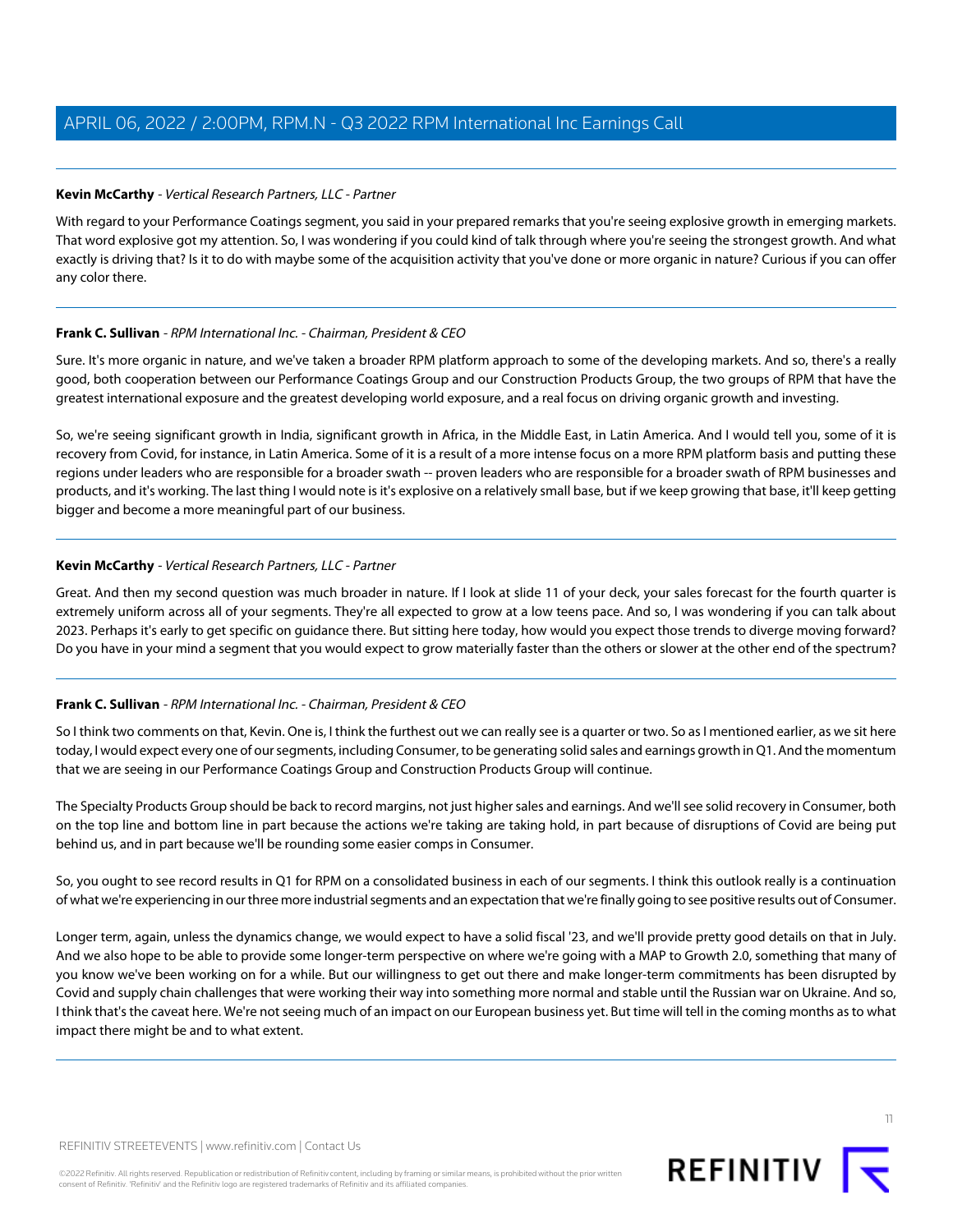#### **Kevin McCarthy** - Vertical Research Partners, LLC - Partner

Excellent. We'll look forward to the updates.

#### **Operator**

<span id="page-11-0"></span>Your next question comes from the line of Arun Viswanathan from RBC Capital Markets.

#### **Arun Viswanathan** - RBC Capital Markets, Research Division - Senior Equity Analyst

Hope you're well. Yes, so I guess I just wanted to understand the low teens guidance. I think you mentioned 12.5% price. So, is that to imply kind of low-single-digit unit volume growth or maybe a little bit better and offset by a little bit of FX pressure? How should we think about kind of your volume versus price dynamics?

#### **Frank C. Sullivan** - RPM International Inc. - Chairman, President & CEO

Sure. I think particularly in Performance Coatings and Construction Products, we're expecting a mid- to upper-unit volume growth and the continuation of what's been about a 12%, 12.5%, on average, price increase. So, you could see results on an organic basis in the mid- to high-teens. That's going to be knocked down a little bit by the strengthening U.S. dollar, which will take a couple of points off our results.

So, I think in overall mix, it's certainly possible that we'll continue mid-teen performance in some of the industrial businesses and would expect to see kind of a low teens kind of 10%, 12%-ish in Consumer. And so that's where we are. It will be a mix of both. But I think we feel pretty comfortable with this guidance. And as I said, I think we'll be, in the fourth quarter, at record EBIT on a consolidated basis and hopefully, record EBIT margins. It just depends on how quickly the actions we're taking in Consumer affect a stronger recovery there.

#### **Arun Viswanathan** - RBC Capital Markets, Research Division - Senior Equity Analyst

Okay. And I guess I also wanted to just follow up on a comment you made earlier as far as potentially some of the cost pressures that you've been feeling over the last couple of years have been plateauing or flattening out. And then there was a little bit of a spike, I guess, with the Russia-Ukraine invasion. And has that moderated now? It does appear that some of the energy and price impacts have started to moderate as well. Would you say that that's the case? And do you see that this is kind of a longer-term impact or is it just kind of transitory?

#### **Frank C. Sullivan** - RPM International Inc. - Chairman, President & CEO

It's hard to say right now. Again, we were seeing some underlying positive trends in things like ethylene, propylene and even some of our direct purchase raw materials. And all of that reversed with the Russian war in Ukraine. And really, who knows? And I'm not trying to be cagey here. If this thing is resolved, which I think the world is praying for relatively quickly, then I do think we could see some stability.

If this thing expands and has greater impact on oil and gas prices as well as some of the organic resins that are impacting that we purchase principally from India, but they've spiked up for reasons that I don't -- some people do, I don't directly understand other than they've spiked up because of the impact of the Russian war. It's hard to know how this will expand and what impact that will have on raws. And so, we are paying attention to both its impact on our European business, which so far, thankfully, has not been much, and its impact on raw material costs, which at least in the near term have reversed an otherwise positive trend.

12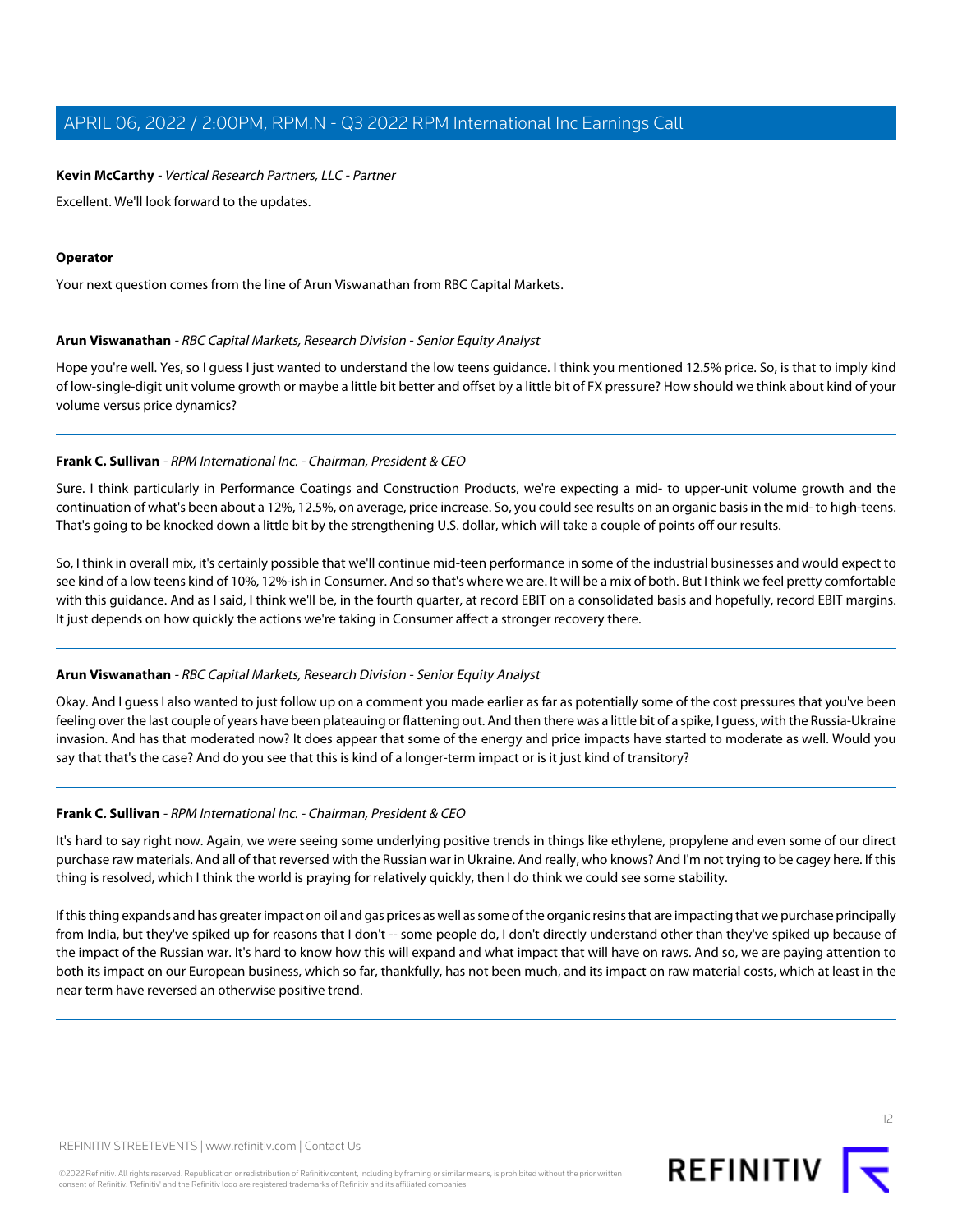#### **Arun Viswanathan** - RBC Capital Markets, Research Division - Senior Equity Analyst

Great. And then lastly, if I could just ask about the M&A strategy. I know that there was a greater focus on MAP to Growth over the last couple of years. But are you finding yourselves getting back into the inorganic market as well? How would you characterize the environment there? And if there's any focus, what areas are you focusing on and how are you seeing valuations?

#### **Frank C. Sullivan** - RPM International Inc. - Chairman, President & CEO

Sure. So, the pipeline of the typical RPM, small- to medium-sized product lines is pretty good. And we would expect to be able to just generally complete, let's say, \$100 million or \$200 million on an annualized basis of product line or business acquisitions. That's been our bread and butter.

Large transactions have been in extraordinary prices. And I think that you're going to see some mitigation and valuations as interest rates rise, and inflation is seen as something that is other than temporal, and we would welcome that. And so that's kind of where we are. We wouldn't expect to be an aggressive player at these historic high valuations, which seem to be persisting now in the face of significant raw material costs.

I can tell you Rusty, Matt Ratajczak, Mike Laroche, Rusty's team did a 10-year bond at the end of January and were able to capture a 2.95% coupon. And if we turned around and do that bond today, it would cost us 4.25% or more. And so, I don't know how well the rise in interest rates and its impact on incremental cost of capital is being reflected in the markets yet, but eventually, it will be.

#### **Operator**

<span id="page-12-0"></span>Your next question comes from the line of Josh Spector from UBS.

#### **Joshua Spector** - UBS Investment Bank, Research Division - Equity Research Associate - Chemicals

Just a clarification, first off, just on the raws inflation, make sure I heard it right. When you talked about the 40% increase, was that total company or Consumer? And I guess when you think about that in terms of total variable cost inflation in COGS, what would that number look like?

#### **Frank C. Sullivan** - RPM International Inc. - Chairman, President & CEO

So I'm not sure I can answer the last part of your question, but yes, the 40% is total company. And that's materials and packaging. It does not incorporate freight or labor, which are also well above, although certainly not to the same extent. And Consumer is somewhat higher, in particular, in relationship to its exposure on things like acrylic resins, which again, year-over-year are up 113% -- or alkyd resin's 113%. Aerosol cans are up 66%, so that's really specific to Rust-Oleum.

And so, they have some higher outliers in relationship to their -- the small packaging nature of our consumer businesses and the disproportionate impact of acrylic resins on Consumer versus the rest of our businesses.

#### **Joshua Spector** - UBS Investment Bank, Research Division - Equity Research Associate - Chemicals

Okay, that's helpful. And just a specific question on Europe and specifically the Performance segment. An epoxy producer earlier shut down some capacity in the region. And part of that decision was related with lower demand. That seems a bit counter in terms of what you guys are seeing in terms of that segment. So curious if you have any thoughts or comments around that.

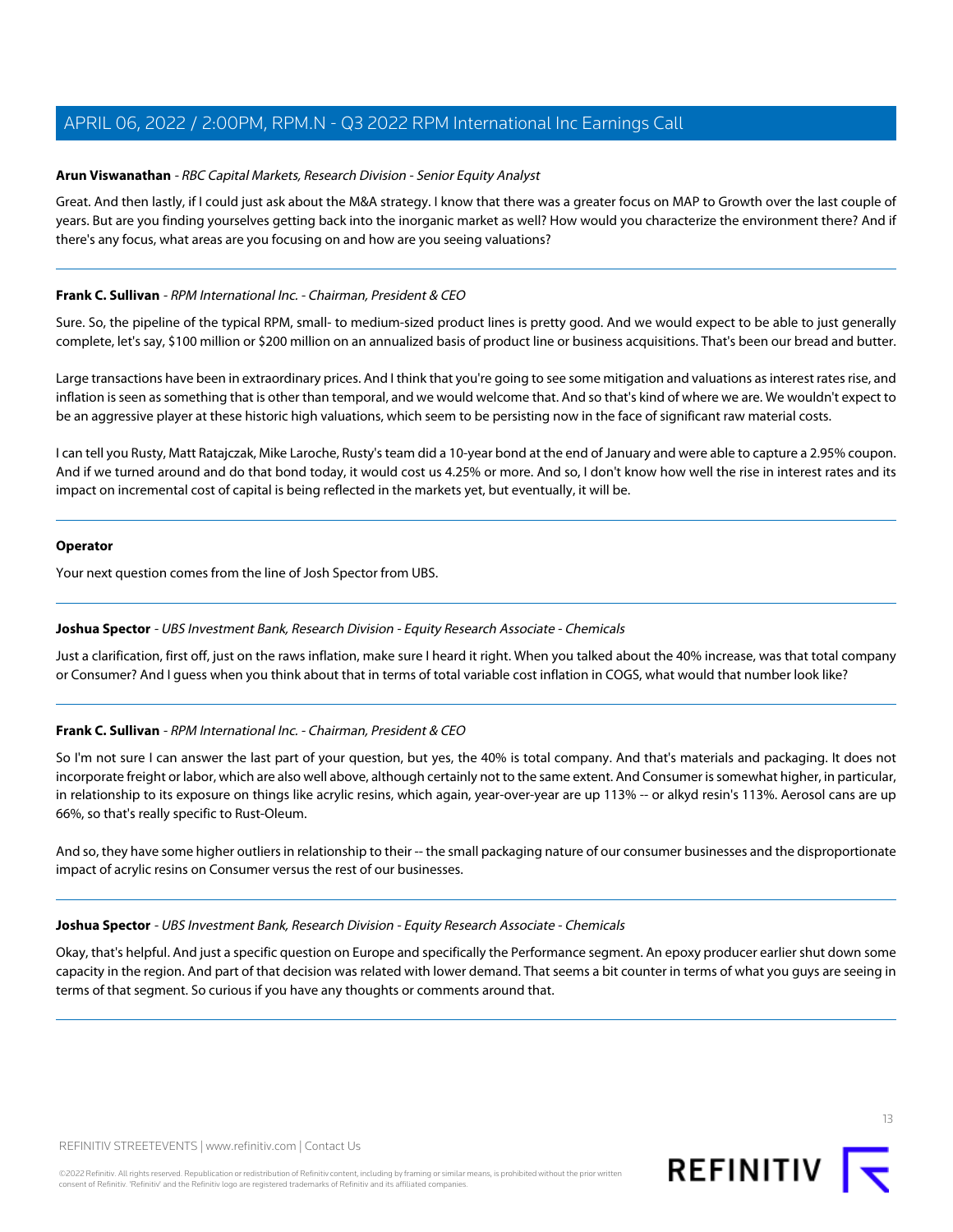#### **Frank C. Sullivan** - RPM International Inc. - Chairman, President & CEO

Sure. So first of all, epoxy resin costs for us are up 70% year-over-year, so that's not been a good thing. We have been able to pass on price. There was a reference earlier to our ability to provide supply and apply, which is benefiting us both in a lot of our roofing businesses as well as the Stonhard flooring business, and so that's been an advantage for us. Epoxy resins and some of the intermediate chemicals in the epoxies had some availability challenges earlier in the year. As we sit here today, we're in pretty good shape.

#### **Operator**

<span id="page-13-0"></span>Your next question comes from the line of Silke Kueck from JPMorgan.

#### **Silke Kueck-Valdes** - JPMorgan Chase & Co, Research Division - VP

Last quarter, you said that you had a \$200 million headwind from lost sales due to the raw material shortages and maybe \$100 million of that was in the Consumer segment. Can you tell how much it was in this quarter, how much it was on Consumer? And what would you think you might experience in the fourth quarter, and how do you think about '23?

#### **Frank C. Sullivan** - RPM International Inc. - Chairman, President & CEO

Sure. I don't think we had much in the way of discernible lost revenue in Q3, and it had as much to do with the seasonal nature of our business, where, as you know, our third quarter is meaningfully lower than our other three quarters. And so, we haven't seen as much of an impact that we can point to. It is possible that it would be an impact in Q4 equal to what we saw in Q1 and Q2 just because Q4 is a significantly large quarter for us as we build into a construction season and we build into a consumer DIY season, particularly for exterior-use products. But the short answer is it did not have a noticeable or a measurable impact in Q3 like it did in the prior quarters.

#### **Silke Kueck-Valdes** - JPMorgan Chase & Co, Research Division - VP

And for the fourth quarter, if I understood it right, you think maybe it's like order of magnitude like in the \$200 million range, something like that?

#### **Frank C. Sullivan** - RPM International Inc. - Chairman, President & CEO

I would think it would be half of that, and it would be predominantly in Consumer, unless there are raw material disruptions as a result of the Russian war on Ukraine that we don't anticipate sitting here today. But we don't have the raw material disruptions in our industrial businesses that we had for the first half of the year. I mean, for the first half of the year, we had enough significant raw material disruptions, either of direct raw materials or ingredients that went into the chemical raw materials we purchased, that we had to shut production in numerous places. That is not occurring as we sit here today.

And on the consumer side, the disruptions that we had, both from a raw material availability perspective and just the normal throughput is improving again as we sit here today. So, if we have an impact in Q4, I would bet it would be closer to \$100 million across the whole business, but we'll give you the details of that in July.

#### **Silke Kueck-Valdes** - JPMorgan Chase & Co, Research Division - VP

And my second question is just on the -- on resins, what percentage of your cost of goods sold baskets are epoxy resins, alkyd resins, acrylic resins? Like if you add it all together, is it like one-third of your material costs? Is it bigger than that? And what percentage can you make in-house now? Or maybe like what percentage can you make next year, given the manufacturing capabilities you acquired?

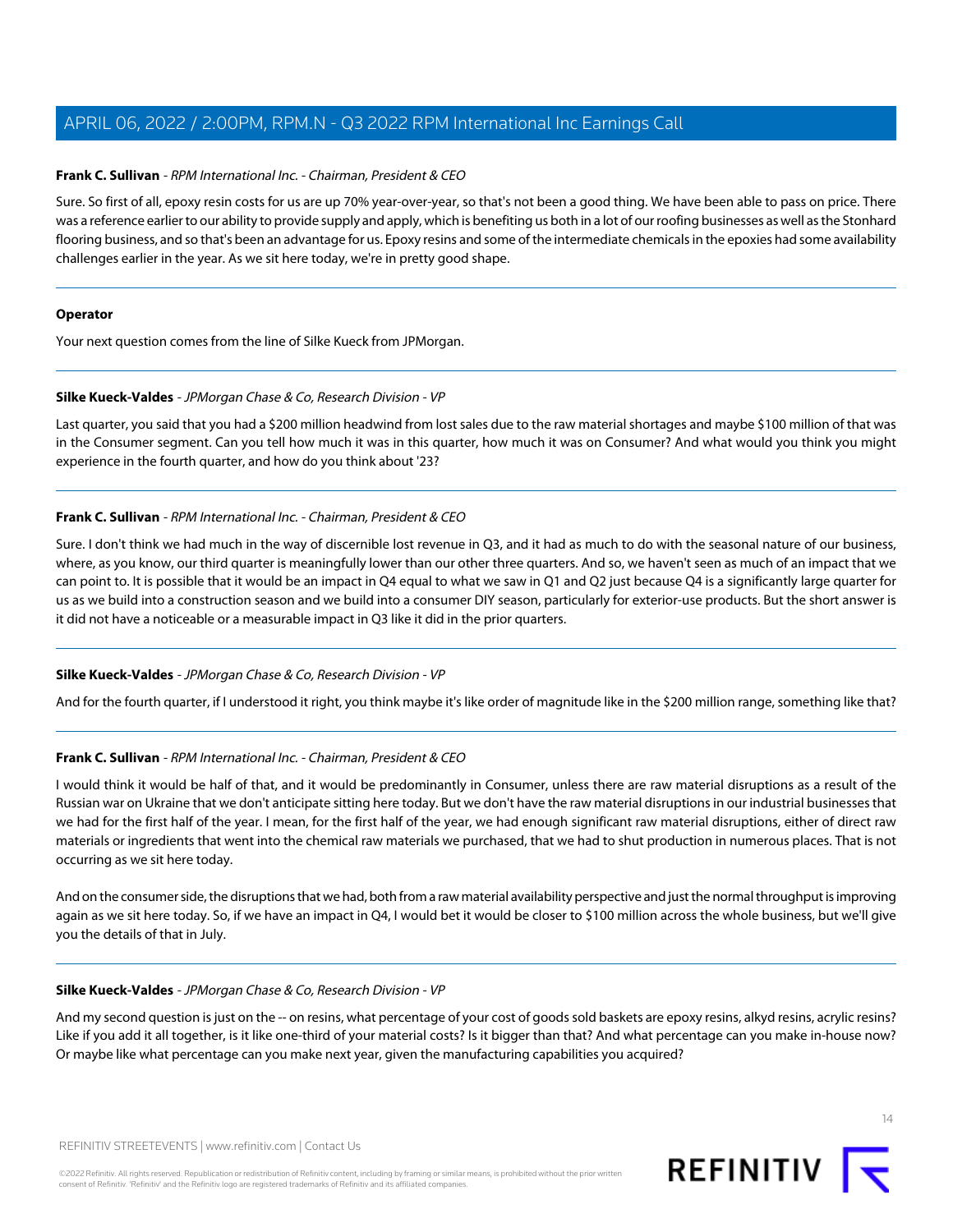#### **Russell L. Gordon** - RPM International Inc. - VP & CFO

Sure, yes. In terms of resins, there's not one resin that's even 5% of RPM's total raw material basket. You mentioned some of the bigger ones we do buy, acrylic resins, alkyd resins, epoxy resins. They are meaningful to different product lines. In terms of in-house production, we are supplementing, as we've talked about, in alkyd resins. That's a nice facility in Texas to absorb shocks in supply like we've had over the last 12 months. But we continue to do business with a number of suppliers of alkyd resins and expect to continue that in the future.

#### **Frank C. Sullivan** - RPM International Inc. - Chairman, President & CEO

Our expectation would be that the in-house production on alkyd resins would be somewhere in the 20% or 25% range. As I said, we were moving in the right direction and then another long-term supplier withdrew their capacity from the market in the last couple of months as well, which was unexpected and something we're adjusting to.

#### **Silke Kueck-Valdes** - JPMorgan Chase & Co, Research Division - VP

Okay, that's helpful. In terms of your savings program, are there any measurable savings from the last bit of like the MAP program that you saw in the quarter? Or was all of that used up by -- because some of it is obviously the procurement of raw materials. So, were there any measurable savings you can quantify that you've gotten from the MAP program like incremental year-over-year?

#### **Frank C. Sullivan** - RPM International Inc. - Chairman, President & CEO

As best we can calculate, in the quarter, roughly about \$15 million.

#### **Silke Kueck-Valdes** - JPMorgan Chase & Co, Research Division - VP

\$15 million?

#### **Frank C. Sullivan** - RPM International Inc. - Chairman, President & CEO

Yes. And I'll tell you that the ability of the Construction Products Group and Performance Coatings Group to recover in this environment to record levels of EBIT and EBIT margin has got as much to do with the efficiencies from our MAP operating improvement program as they do from a cost/price mix [standpoint]. So, it's been hugely -- the timing was lucky. It's been hugely beneficial for us as we faced the disruptions over the last year.

#### **Silke Kueck-Valdes** - JPMorgan Chase & Co, Research Division - VP

Okay. And my last question is on the Consumer business. So, PPG expanded its relationship with Home Depot in primers and sealers and [crafting] paint and stains. And when you look at your market share at Home Depot or generally your big-box retail business, do you think your share is like flat or up or down? Can you tell?

#### **Frank C. Sullivan** - RPM International Inc. - Chairman, President & CEO

I don't think we have lost any market share, and there's no area where we can point to. The biggest challenge for us and for most people in the consumer markets as well as some of the basic architectural paint business is supply. And so, we prided ourselves on fill rates of 98%, 99%. It's

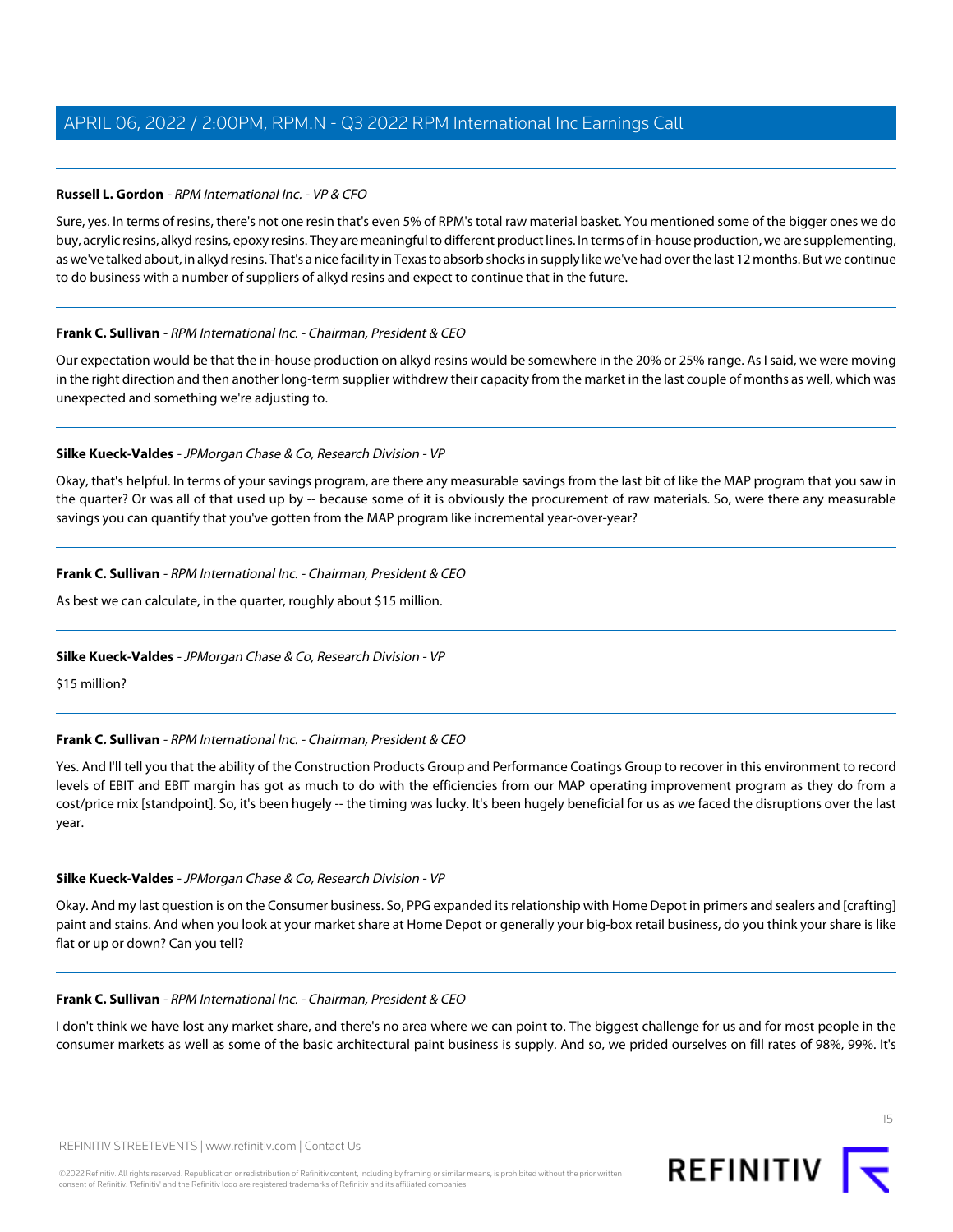where we operated for a long time. And as a result of both the Covid disruption and supply chain challenges, fill rates have been significantly lower. And that's been a challenge for us, for others in our industry and, quite candidly, when you go to one of the big retailers, for people in a lot of places.

So, the challenge is supply relative to raw material availability and costs and Covid-related disruptions much more so than market share challenges at this point. And we are expanding capacity in our consumer businesses to make sure as we put these disruptions behind us, that we can get back to those high fill rates and maintain market share and grow.

#### **Operator**

<span id="page-15-0"></span>Your next question comes from the line of Mike Sison from Wells Fargo.

#### **Richard Garchitorena** - Wells Fargo Securities, LLC, Research Division - Associate Analyst

This is actually Richard on for Mike. So, first question, you did mention that the Russian invasion had a meaningful impact on the supply chain, obviously. Is that comment based on just the higher derivative price for oil and products? Or is there specific products which may not be available in terms of supply chain, such as CIO2 or other ones?

#### **Frank C. Sullivan** - RPM International Inc. - Chairman, President & CEO

Yes. We have not seen availability issues directly, but we saw a pretty quick reversal in what seemed like stabilizing prices in some basic commodity chemicals, some trends that were moving in the right direction that would suggest that maybe our raws would be stabilizing or perhaps, over time, going down and that reversed very quickly. And so, it's, obviously, oil -- directly, oil and solvents and things like that, but it impacted all of our resins.

And then as I mentioned earlier, some of the bio-based resins, soy-based resins, soybeans, stuff like that, there are some availability challenges there, and whether those become big problems or get corrected here in the coming weeks and months, time will tell.

#### **Richard Garchitorena** - Wells Fargo Securities, LLC, Research Division - Associate Analyst

Okay. And then just a follow-up on the EBIT guidance, low teens across the board, I mean, basically, can you give us some color in terms of where you see the most growth on the EBIT side? And obviously, for Consumer, do you expect sequential improvement as part of that?

(technical difficulty)

#### **Operator**

This is the operator. I apologize, but there will be a slight delay in today's conference. Please hold and the conference will resume shortly. Thank you for your patience.

#### **Frank C. Sullivan** - RPM International Inc. - Chairman, President & CEO

We appear to have a disconnect, and I believe we're back live on the conference call. Yes, so operator, if there are any additional questions, we would be happy to take them.



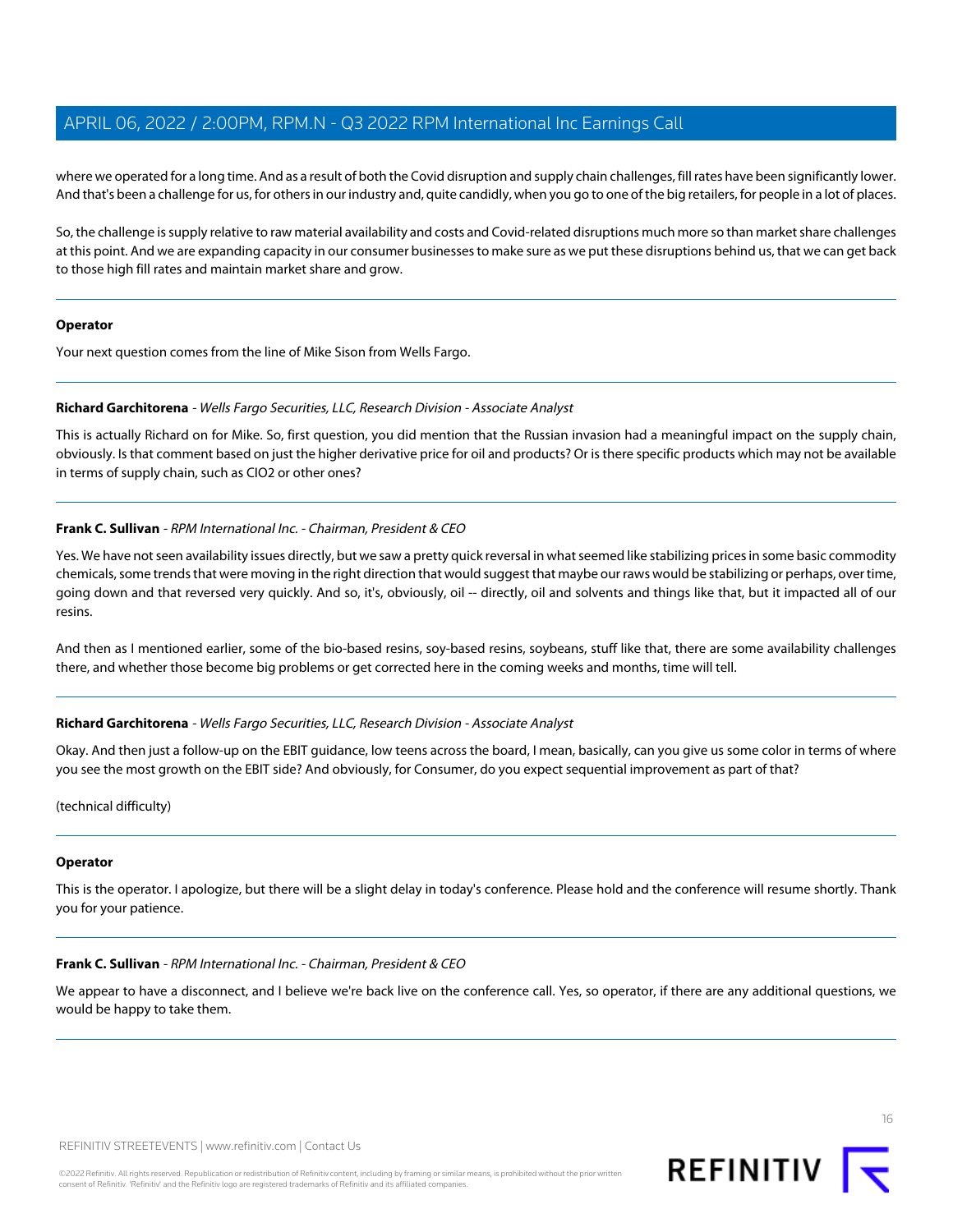#### **Operator**

Your next question comes from the line of Mike Harrison from Seaport Research.

#### <span id="page-16-0"></span>**Michael Harrison** - Seaport Research Partners - MD & Senior Chemicals Analyst

Maybe just to, I guess, close the loop out on the last question that was asked. I didn't hear the response, but do you see particular segments with that low teens EBIT guidance for next quarter, particular segments exceeding that? And then I think my question would be if the Consumer business, do you expect EBIT there to be up on a year-over-year basis?

#### **Frank C. Sullivan** - RPM International Inc. - Chairman, President & CEO

So I would tell you that our Construction Products Group, Performance Coatings Group have an opportunity to outperform that low teens between price and unit volume. It will be somewhat mitigated by FX, given the strength of the dollar. But we see good momentum there continuing in both. They are generating record results on top of really strong results a year ago in Q4.

Our Consumer business will be moving in the right direction. And we're seeing that. We're taking actions to move it there, so you'll see a sequential quarter-by-quarter improvement. I would expect positive unit volume growth modestly there, and we've suffered some negative unit volume growth in the last couple of quarters, so you'll see good progress there. And you'll see improvement sequentially in our margins. I don't think we get back to a positive EBIT and stronger margins in year-over-year in Consumer until the first quarter of our new fiscal year, which starts on June 1.

#### **Michael Harrison** - Seaport Research Partners - MD & Senior Chemicals Analyst

Great. And then in terms of the Consumer business, you mentioned that your fill rates, I think last quarter, you said fill rates were in the 50% to 70% range. You said they continue to be still a little bit low. But I think we're trying to get a sense of how much seasonal demand you're going to be able to meet and kind of where those inventory levels are as we head into the spring season.

#### **Frank C. Sullivan** - RPM International Inc. - Chairman, President & CEO

So our -- without getting into specifics, because it's different by product line and different by customer, but our fill rates are improving meaningfully week-by-week. And a lot of that has to do -- the fill rate challenges we had in Q3 were related, as we talked about earlier, with the Omicron impact, particularly in our Rust-Oleum manufacturing facility and DC. They're separate but very large facilities in Wisconsin and the availability of raw materials and packaging.

There were also freight disruptions over the last two quarters that impacted fill rates as well. All of that is improving, and we're not going to be back to the levels that we want to be in Q4, but we're going to be meaningfully better than we've been in the last couple of quarters. And I think that will be part of the sequential improvement that we expect to experience in our Consumer Group.

#### **Michael Harrison** - Seaport Research Partners - MD & Senior Chemicals Analyst

All right. And then last question for me is you mentioned in the press release that inflation and higher interest rates could be impacting consumer demand. Have you seen any evidence of that yet or is that just kind of what Econ 101 tells you?